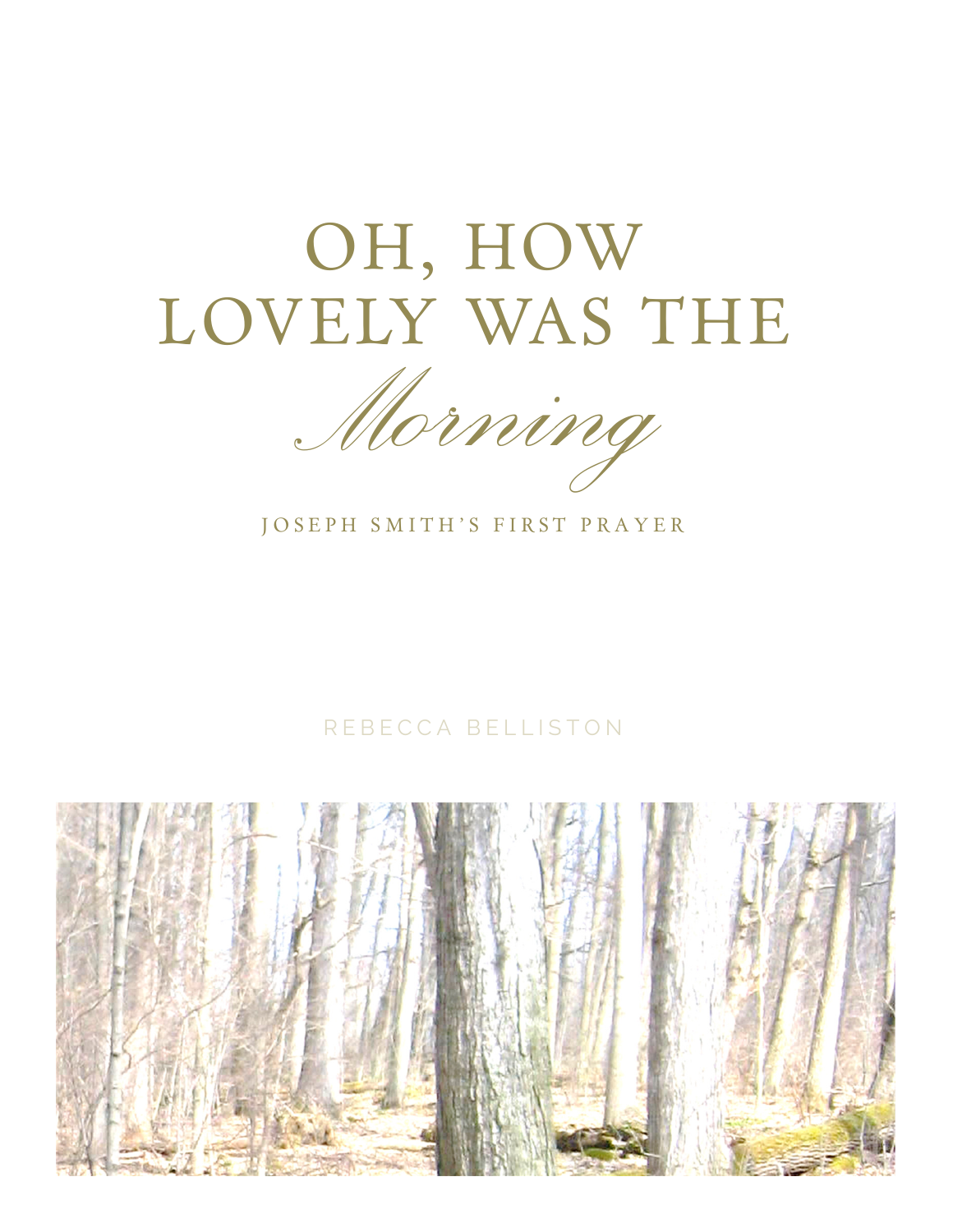### **OH, HOW LOVELY WAS THE MORNING**

*Piano Solo*

Music by Sylvanus Billings Pond

Arranged by Rebecca Belliston











© 2016 by Rebecca Belliston All Rights Reserved | www.rebeccabelliston.com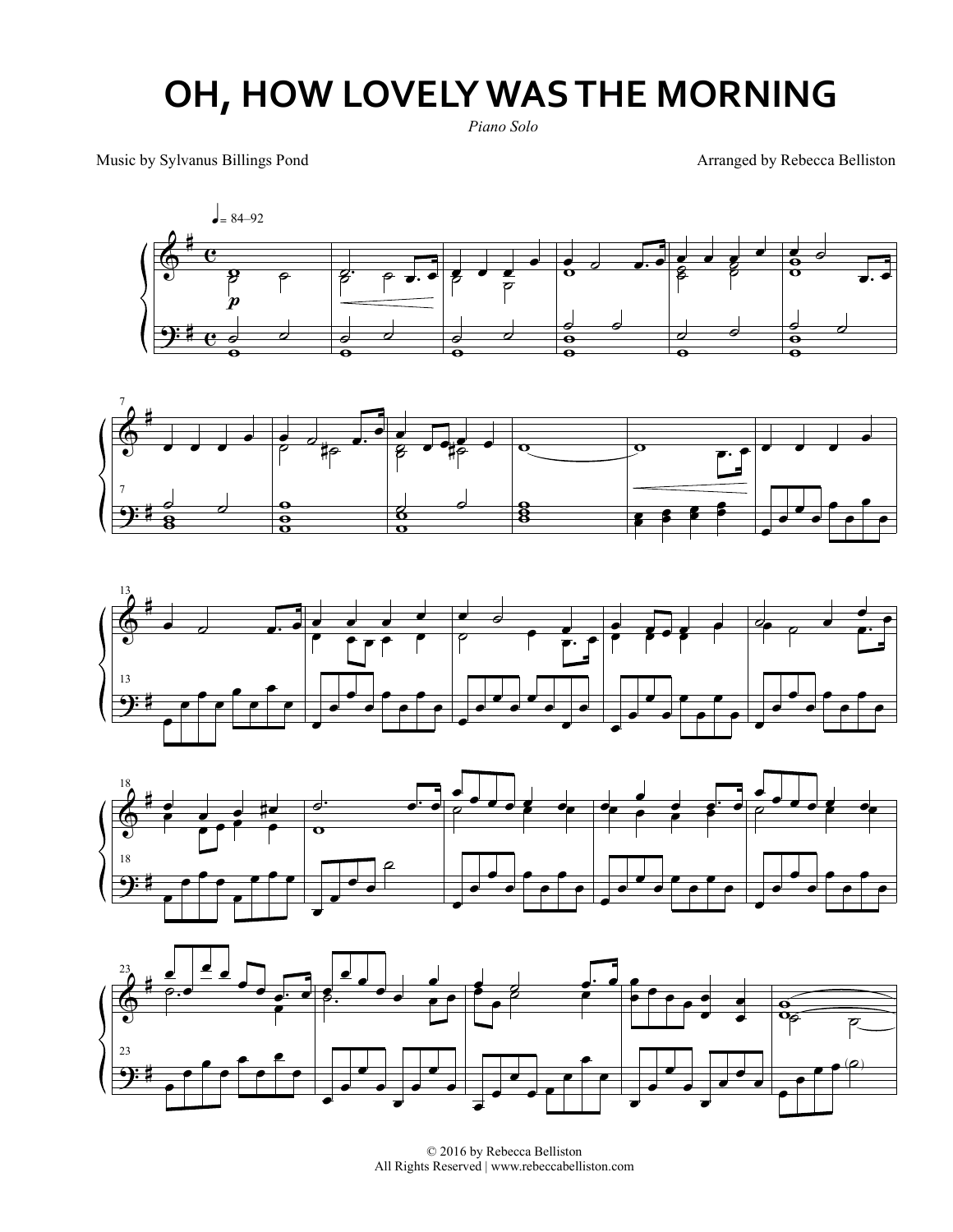









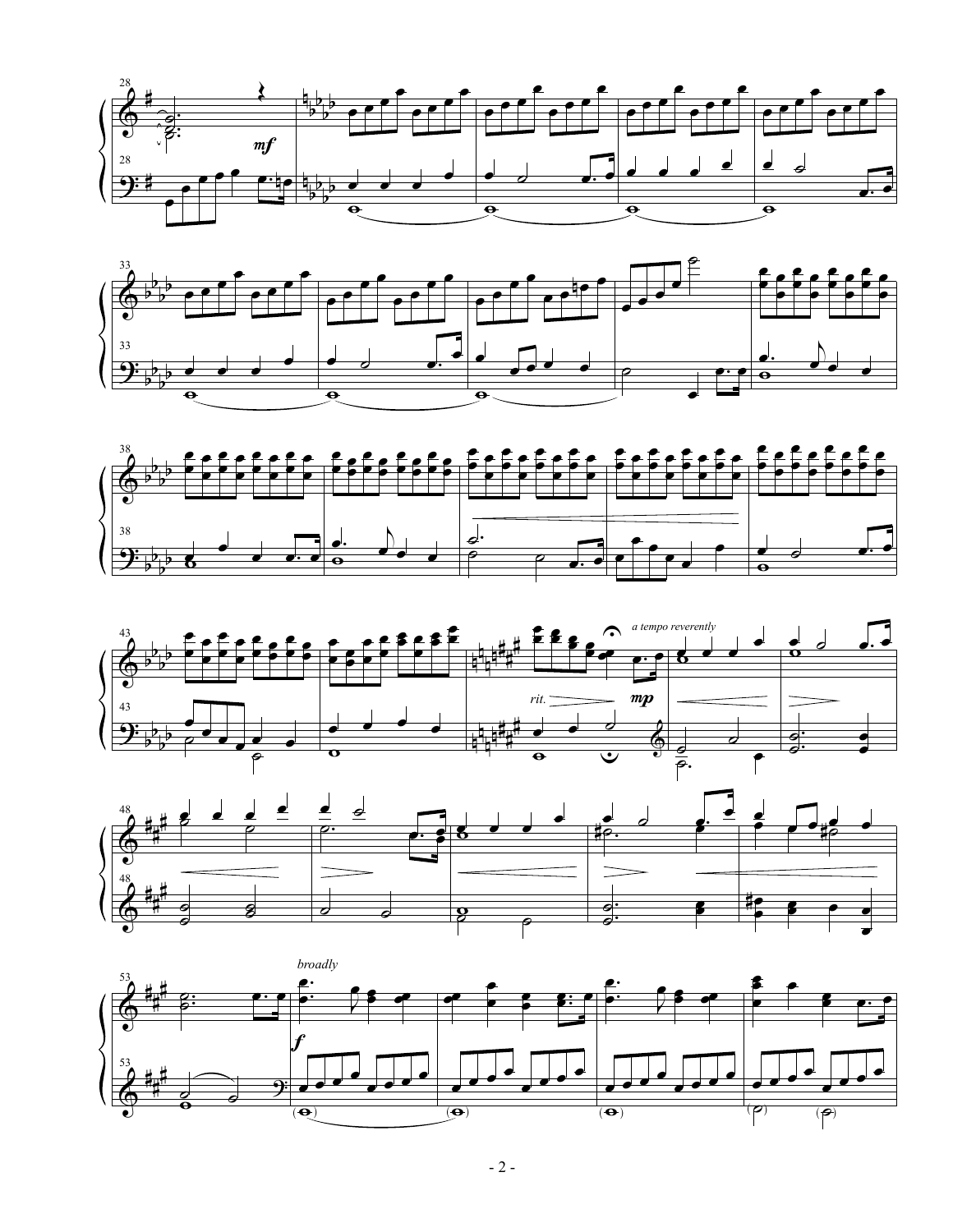